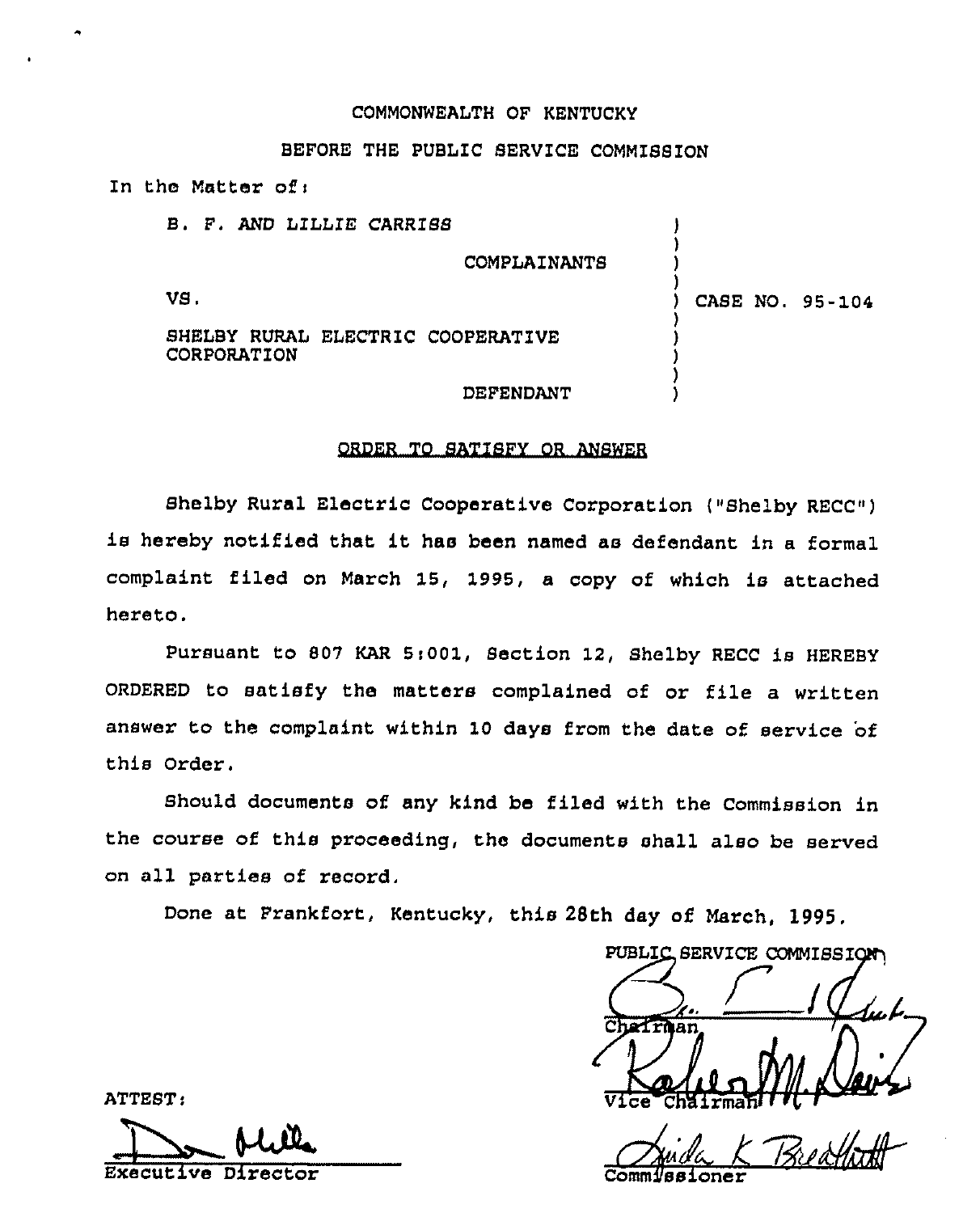## COMMONWEALTH OF REMTUCKY

 $\ddot{\phantom{a}}$ 

# BEFORE THE PUBLIC SERVICE COMMISSION

| In the Matter of:                                                                                                         | <b>RECEN '---</b>               |  |
|---------------------------------------------------------------------------------------------------------------------------|---------------------------------|--|
| B. F. + Rillie Gayron                                                                                                     | <b>MAR 10 1995</b>              |  |
| COMPLAINANT<br>VB.                                                                                                        | <b>PUBLIC SER</b><br>COMMISSION |  |
| Skelly Runf Elestary Cure-corp.<br><b>DET ENDANT</b>                                                                      | 95-104                          |  |
| <u>COMPLAINT</u>                                                                                                          |                                 |  |
| The complaint of $M_{\text{H}}M_{\text{R}}S$ , $B_{\text{H}}T_{\text{G}}R_{\text{R}}$ , $S_{\text{S}}$ respectfully shows |                                 |  |
| $B.$ I thing CARRISS.<br>(a)                                                                                              |                                 |  |
| 1527-King High Way-Waildy 14, 40076.                                                                                      |                                 |  |
| SHELBY BURAL ELECTRIC COMPANY<br>(b)                                                                                      |                                 |  |
| P.O. Rox. 309. Shefft Vitte, Kg - Koekt. 0309.                                                                            |                                 |  |
| That: DR. MARCH DE-1914, We had a Electic StoR!<br>( c )                                                                  |                                 |  |
| Which Lighting STRUCK. THe Light Port WACABARAL                                                                           |                                 |  |
| And And nun in on House & BARN, Temnewr                                                                                   |                                 |  |
| house, RNd Cause damaged to Physics in Milk Ro                                                                            |                                 |  |

المنابي المستناد المستناد